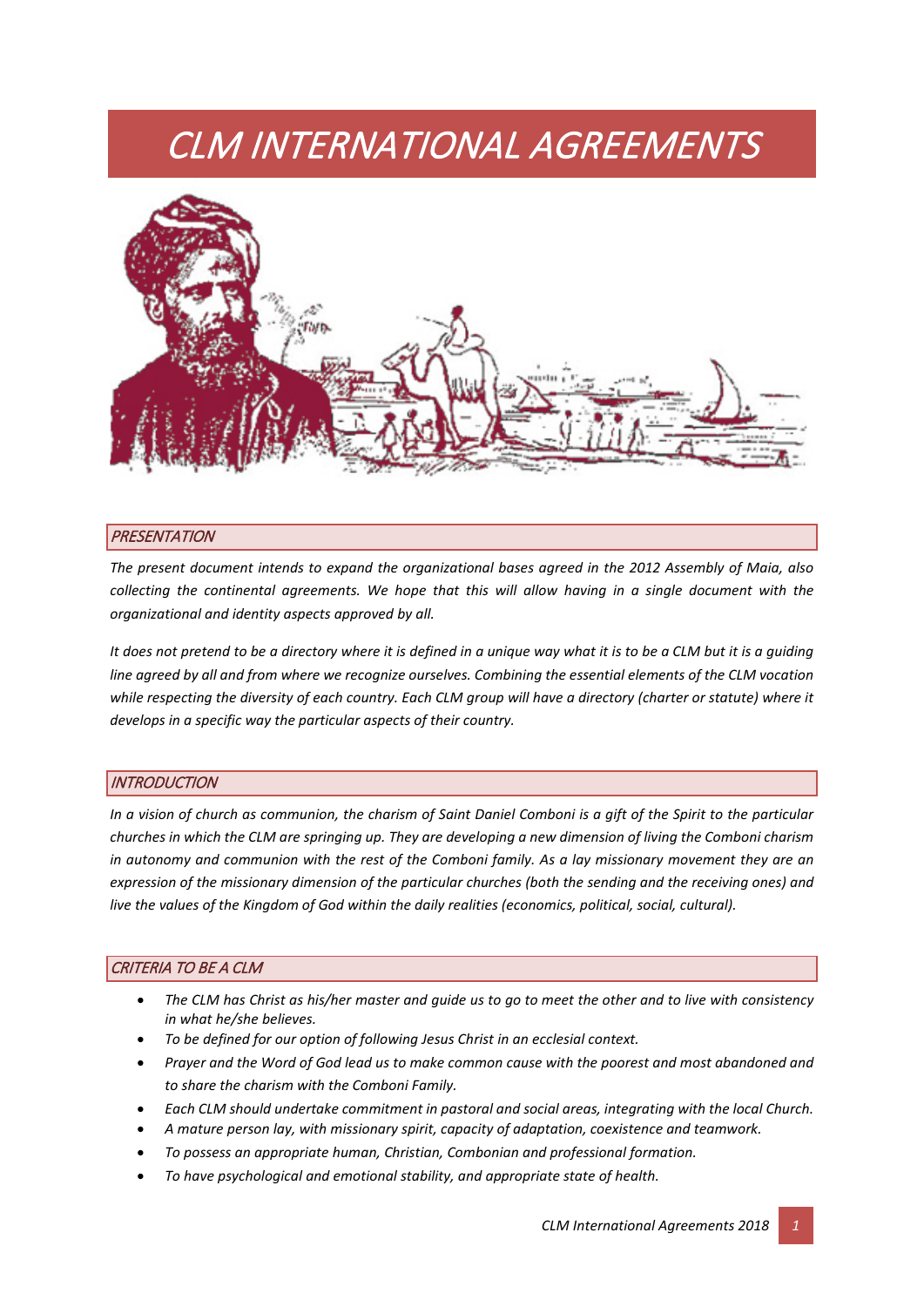- *To have the ability to work as a team*
- *To have a history of commitment in the service of others as an expression of their Christian faith.*
- *To commit oneself in the implementation of the aims of the Movement*
- *To have concluded the discernment stage of formation.*

#### PURPOSE OF THE MOVEMENT

- *a) Work in evangelization, promotion and integral development among the people where we are sent, preferably the poorest and most abandoned.*
- *b) Prepare and send Comboni Lay Missionaries to the mission; accompany their missionary service and attend to their needs in their destination and on their return.*
- *c) Promote missionary animation and commit with the local Church.*
- *d) Participate at personal and community level in the different intra and extra ecclesial forums of announcement and denunciation, in coordination with other related movements.*
- *e) Accompany and nourish the missionary vocation of its members throughout their life wherever the Lord calls them in each moment of their life.*
- *f) Provide spaces for growth and community support that strengthen the CLM identity and the commitment of life of its members wherever they are.*
- *g) CLM communities create common spaces of communication, integration, and formation to maintain the ties to the CLM family.*
- *h) Open the mission to the laypeople, gaining autonomy, strengthen the different groups, develop strong organizational structures and live our common identity while remaining open to the Spirit.*
- *i) Being a Christian community of reference for its members, establishing a calendar of prayer, retreats, sacraments and community life review.*

# CLM IDENTITY

# Layperson

- *We are men or women, single or married, and mature.*
- *Involved in the secular life (work, family...)*
- *Aware of the value of the cultural diversity, we are formed in a human, professional and Christian way.*
- *In the country of origin, we support ourselves by our own work.*
- *We work for the values of the Kingdom of God, promoting the evangelization and liberation of people.*
- *We have a Christian vocation and the sense of ecclesial fellowship*
- *We have a mature faith and clear motivation for the missions.*
- *We are motivated by our option to follow Jesus Christ in an ecclesial and community context.*
	- o *By encouraging in a missionary way the local Church and the society in which we live.*
	- o *By working at the service of human liberation, of justice and peace.*

#### **Missionary**

- *The CLM live the mission in answer to our Christian vocation.*
- *We have a clear and positive disposition to go to the mission among those non-evangelized people or those still needing to strengthen their faith as Christian communities.*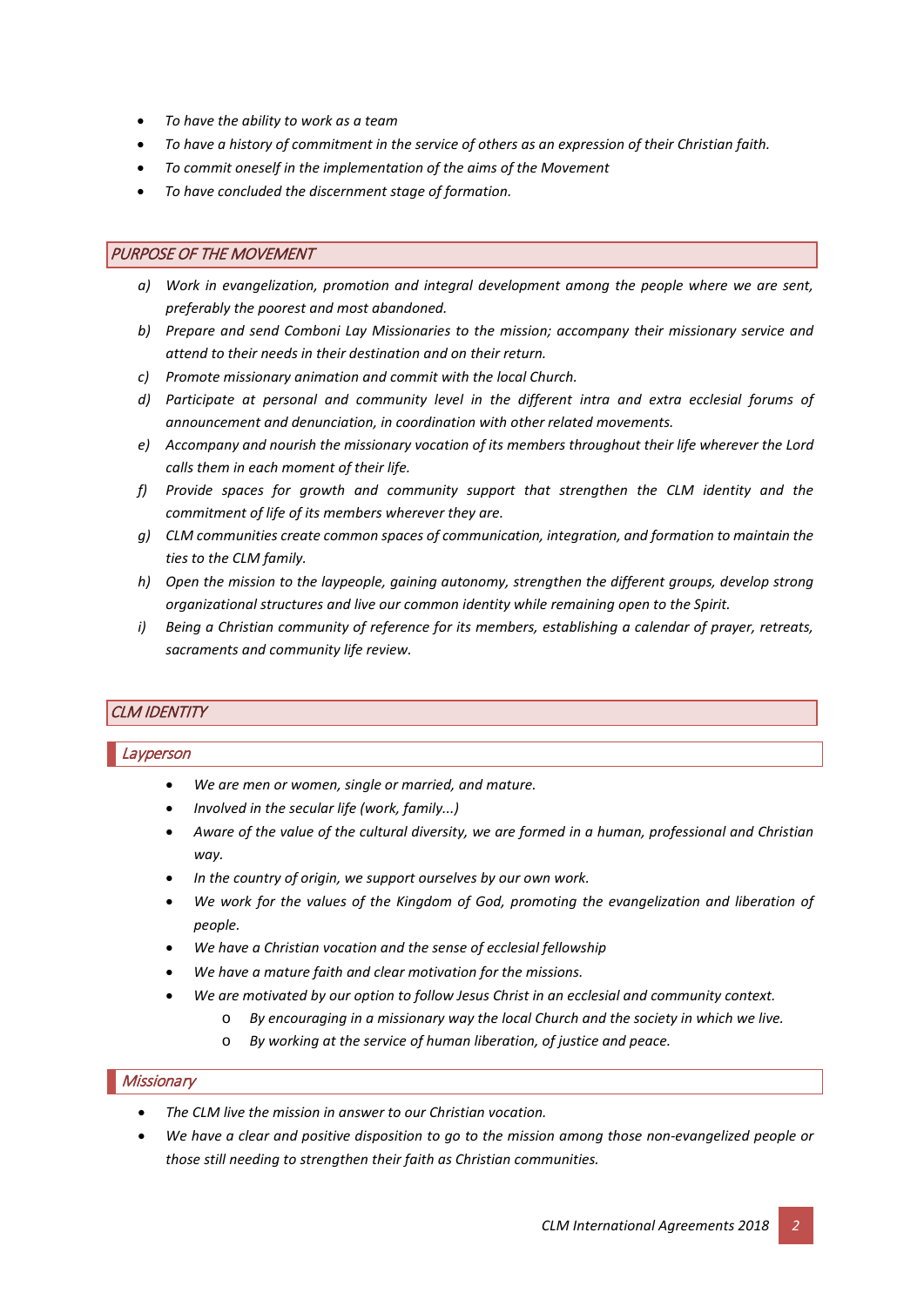- *As CLM, we want to share (giving and receiving) our life (faith, capacities, etc.) among the people to whom we are sent.*
- *As Christians the CLM announce the Gospel:*
	- o *With our testimony of life;*
	- o *With our commitment in the civil society by means of our work and at the service of the integral human development, of human liberation, of justice and peace;*
	- o *With our commitment in pastoral activities, promoting a ministerial Church;*
	- o *Promoting the missionary awareness of the Church.*
- *We promote the missionary vocation.*
- *From the point of view of the poor making them the main protagonists of their own liberation.*

#### **Comboni**

- *As the Comboni Family, we CLM live our vocation through Daniel Comboni's charisma, re-creating it by the light of our lay status.*
- *In general, we work in co-responsibility and in collaboration with the Comboni Family.*
- *This supposes:*
	- *a) Identification with the Charism, the founder's knowledge and his spirituality, to be witness of Jesus' Gospel.*
	- *b) "To Save Africa with Africa" being promoters and animators of local laypeople.*
	- *c) To make a preferential option for the least in society (the excluded and impoverished), which to be authentic, is born of faith, which influences the world of politics, of education, of the economy, etc. willing to bear the cross with the crucified of today.*
	- *d) Community Life as the fundamental dimension of the missionary life. That is carried out in the community of CLM (where it is possible), be it in the apostolic community with the Comboni Missionaries or other pastoral agents; maintaining an austere style of life and an attitude of sharing with people.*
	- *e) Continuing in our country of origin the "missionary" work being carried out especially in the promotion of the justice and the solidarity, with an "alternative lifestyle" and maintaining the CLM presence in projects 'ad extra' in the various missions.*
	- *f) As part of the Comboni Family, we believe that the CLMs, MCCJ, Comboni Sisters and seculars should come together for assemblies (as observers), retreats, feasts or special days of the Comboni Family, etc.*

# MISSION FIELDS

*The CLM movement is born to serve the missionary needs of the world. Meeting these needs, going to meet people, leaving our own personal, cultural, country borders, remains our priority as CLM. We must give a double response from our vocation to the call to leave our own culture: both on a personal level (to the call received by each one) and at the CLM group level (assuming responsibility as a group that enables others to go and do it in our name), opening the Church to its missionary dimension.*

*We know that the mission cannot be understood only in geographical terms. In a globalized world like the one we live in, we need to respond in a way that transcends these needs. Recognize and commit ourselves as CLM family in these new realities, found both outside and within our countries, is essential in our service as a missionary movement. Not only acting in the consequences but above all in the causes of an unfair World.*

*We believe that the missionary outflow from one's own culture, language, etc. it is a constitutive part of our missionary vocation and a moment of grace for all CLM. But like Comboni, we recognize that those people who*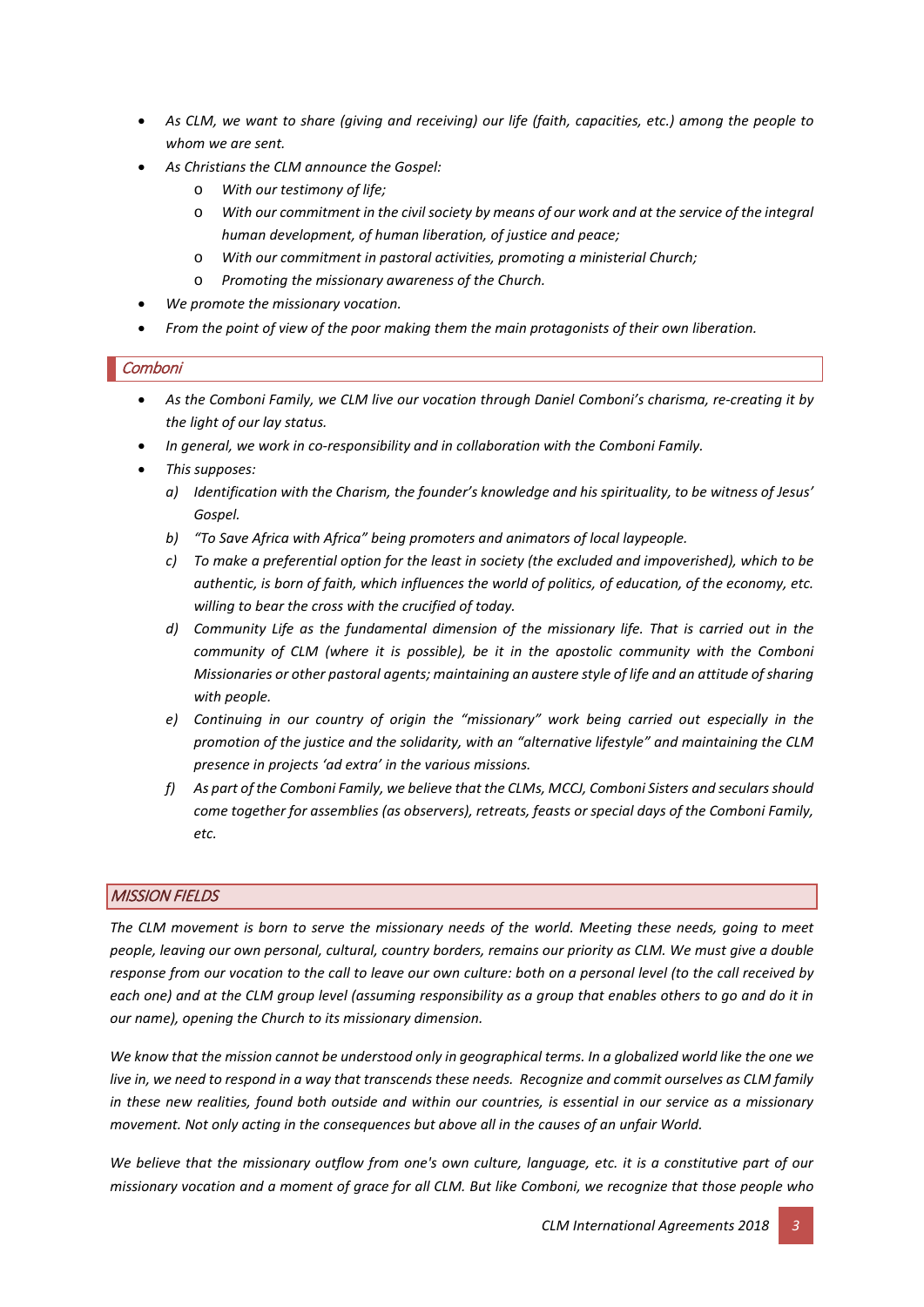*give their lives for the mission and make it the center of their life, whether leaving or remaining in their country of origin, are an essential part of our CLM family having the same rights and duties. If we place the mission in the center and everyone at the service of it, we will form a great family that will enable a better missionary service for the poorest and most abandoned of our world in every historical moment.*

*It is this characteristic of serving the mission of God, in the moment and place that the Lord places us in each moment, what should characterize us as CML and not only the time that we remain outside of our country. This is the vocational proposal that we must make to all people who want to join our missionary movement, both those who can leave their land and those who from their own land give their lives for the mission (in missionary services within their own country, in formation, missionary animation, search for resources, etc.).*

*We also encourage our country groups to establish missionary communities within our own countries, at the service of different missionary realities such as attention to indigenous peoples, immigrants, JPIC, pastoral in areas not sufficiently evangelized, etc.*

*All united and in co-responsibility for our common mission that we assume all as an international CLM movement.*

#### *For this reason, our priorities in missionary activity as CLM shall be:*

- As CLM, we are called to awaken the missionary consciousness of the church promoting missionary *vocations within the Church;*
- *To be in frontier situations, this does not depend on geographical location but to be where no one else wants to go.*
- *Empower local leaders in mission situations: "Save Africa with Africa".*
- *To strengthen and ensure continuity of our presence as CLM in the existing communities.*

# *Criteria to keep in mind in the election of the mission field:*

- *The needs of the local Church;*
- *Places of first evangelisation and among the poorest and neediest;*
- *The preparation and talents of the CLM;*
- *Projects which have been approved by the province that welcome the CLM;*
- *Projects have to be clear and sustainable safeguarding the continuity;*
- *Where they can live in a community that facilitates the mutual help, formation and internationality, and be signs of an evangelizing community and where everyone has a personal task to fulfil;*
- *Assistance to the CLM with children where it is necessary*

# *Possible Intervention models:*

- **Pastoral Model:** Where the CLM community takes care of the parish or a large part of it is put in the *hands of the community. We underline as positive aspects the possibility of working in the explicit announcement of the faith, as well as showing a pattern of Church nearer to the people. Follow-up of communities, formation of laity, family ministry, witness of life, pastoral organization... responding to pastoral plans.*
- *Social Model: Inserted in problems of justice and peace, community development, and so on. It is a model that has a wide field of activities, helping also the insertion of the CLM community into the real life of the people. Support for community human formation initiatives (cooperatives,...), social action activities in the line of justice and peace, activities with disadvantaged groups (street children, etc.)*
- *Working Model: working in one's own local structures as another. In this way we do not create new things, but rather we support what they have already established, working from inside, strengthening the*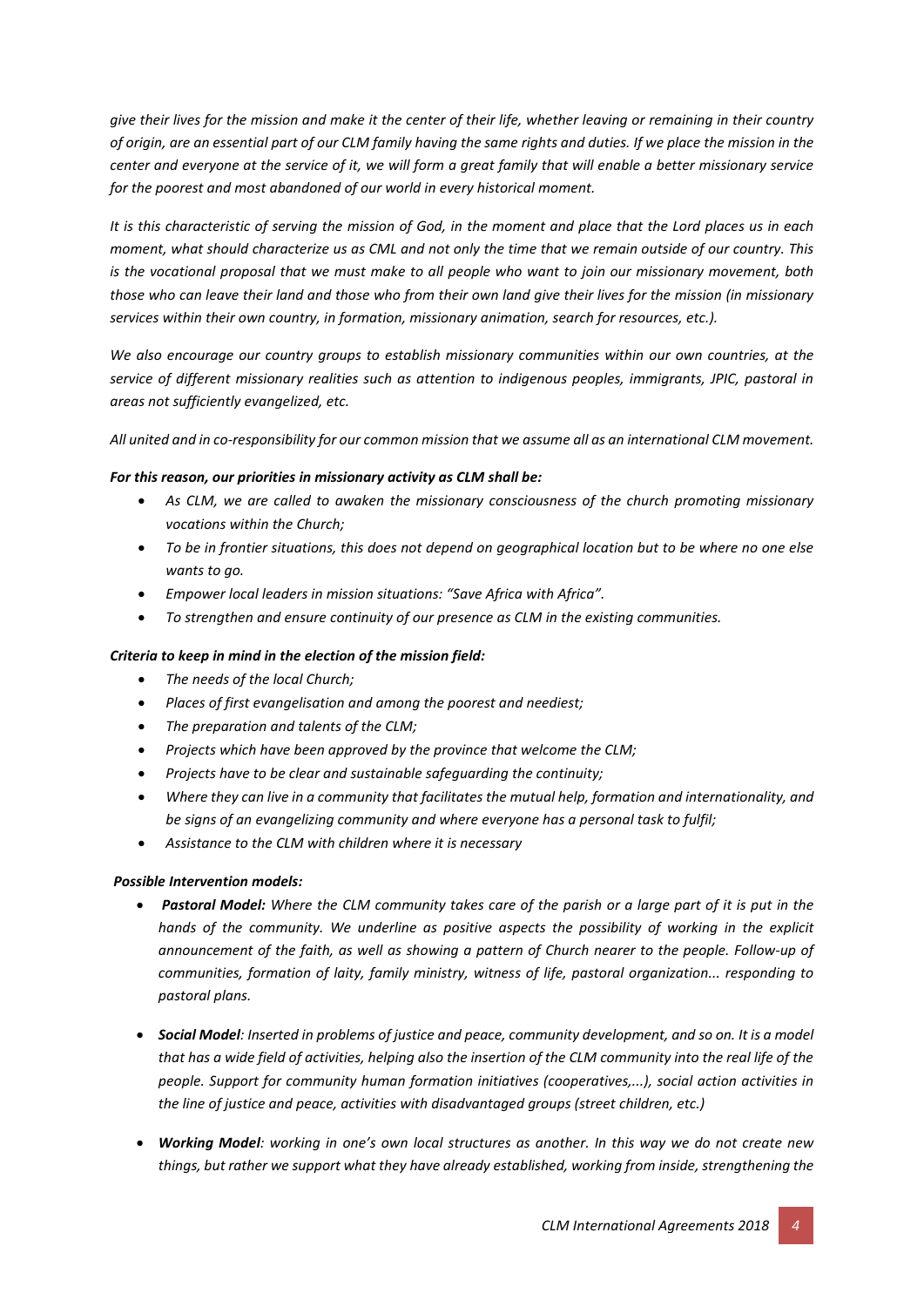*local structures, in the professional training of people, etc. We try not to take away the work of the local laity but to strengthen the local structures from inside by developing our profession.*

*These models can be separate or exist together in the same community or work-area.*

# FUNDAMENTAL ASPECTS OF THE CLM METHODOLOGY

#### "Save Africa by Africa"

- *Recognition of people's dignity;*
- *Attitude of listening, cooperation, co-responsibility and fraternity;*
- *Empower local leaders for evangelisation and human development;*
- *Empower the local population and accompany them so that the population itself is the main subject and the architect of its own destiny;*
- *To promote the growth and not the dependence of the people;*

#### To make common cause with people

- *To avoid falling into the temptation of creating new superstructures neither personal projects;*
- *To be of service to the people, living without big pretension;*
- *Projects according to the needs and capabilities of the local Church;*

#### Inculturation and inter-religious Dialogue

- *The knowledge of the language, of the country, of the area is important in view of respect for the culture, the traditions and the religion of the people;*
- *Insertion into the cultural background of the people with an attitude of humility;*
- *To know and to respect the beliefs and the way of living of the people;*
- *Being a sign of communion improving the interethnic and inter-religious dialogue*
- *To be sensitive towards their spirituality and to transmit solid truths based on the Word, and not on our own views;*
- *Sense of giving and receiving.*
- *Only by accepting that the poor evangelize us, we will be in conditions of being good missionaries.*

# To evangelize as a community

- *An apostolic community made of men and women, single or married, and children, the ordained, etc.*
- *To be signs as evangelizing communities;*
- *What is read in the Gospel, assimilated and lived in community, acquires due coherence and becomes a solution for our concrete life-situations;*
- *Mutual help. Dialogue should be a constant, present in the whole formative process of a CLM and a means of solving the conflicts occurring among those who live with others;*
- *Help to formation and internationality,*
- *The presence of a coordinator in each group should be something habitual.*
- *We pretend a community life style sharing what we are, what we live and what we have.*
- *It is important to maintain contact with the Church that has sent the CLM.*

# How do we live (Lifestyle)

• *The CLM must be characterized by our availability, that is, putting ourselves at the service of the Mission.*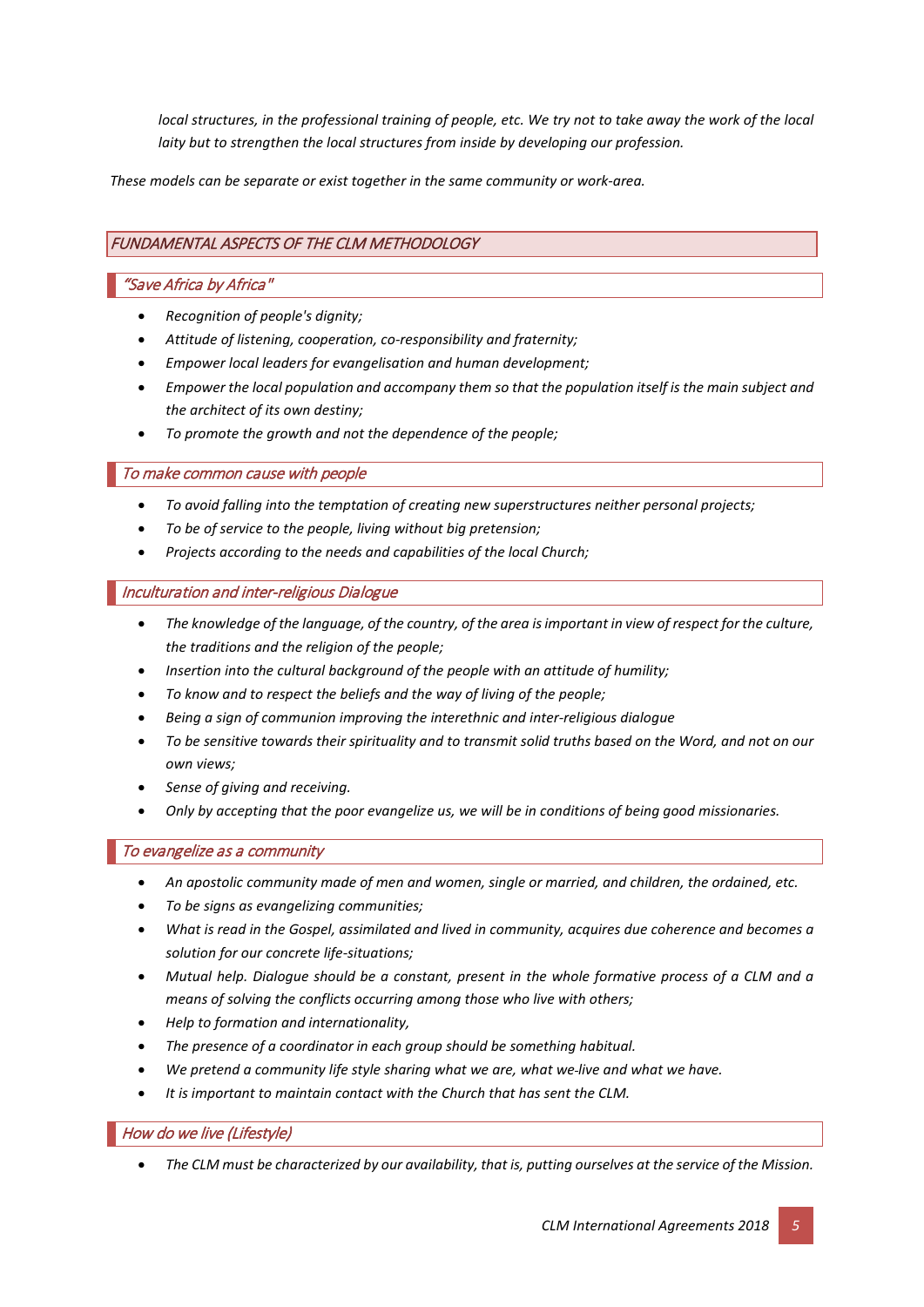- *To adjust the lifestyle to that of the people, to a sober and simple life. Without negating our own culture and identity.*
- *An evangelical lifestyle adopting poor means.*
- *A clear option in solidarity with the poor, demands of us to be with the poor, minimizing the gap.*
- *Austerity of means and structures should mark our lifestyle and our presence in the missions.*
- *The community should be the centre of the Mission and of our missionary style. Where there is a family it should be the first domestic community necessary to be taken care of and the place from where to evangelize.*
- *It is necessary to avoid that there are only two people in the mission posts, since it creates a lot of isolation. It would be convenient that to form teams.*
- *The intervention of the CLM as professionals should be framed clearly in an evangelisation context and be developed with a Christian spirit so that we may not be seen simply as technicians or helpers, but transmit the necessity of a person's complete development.*

# GOVERNANCE AND ORGANIZATION OF THE MOVEMENT

# Organizational chart of the CLM

*The directories of each country, the continental and international agreements define the distinct responsibilities*



# *CLM International Movement*

*It is made up of delegates from the various countries where the CLM movement is established. Each country (or Comboni Province) is represented by two CLM and one MCCJ with voting rights.*

*The voting system in the Assembly:*

*Decisions should be taken, as a general rule, by consensus.*

• *The votes will be by raising the hand, except in the case where a member asks for a secret vote, absolute majority being required at the first vote and simple majority in the following votes.*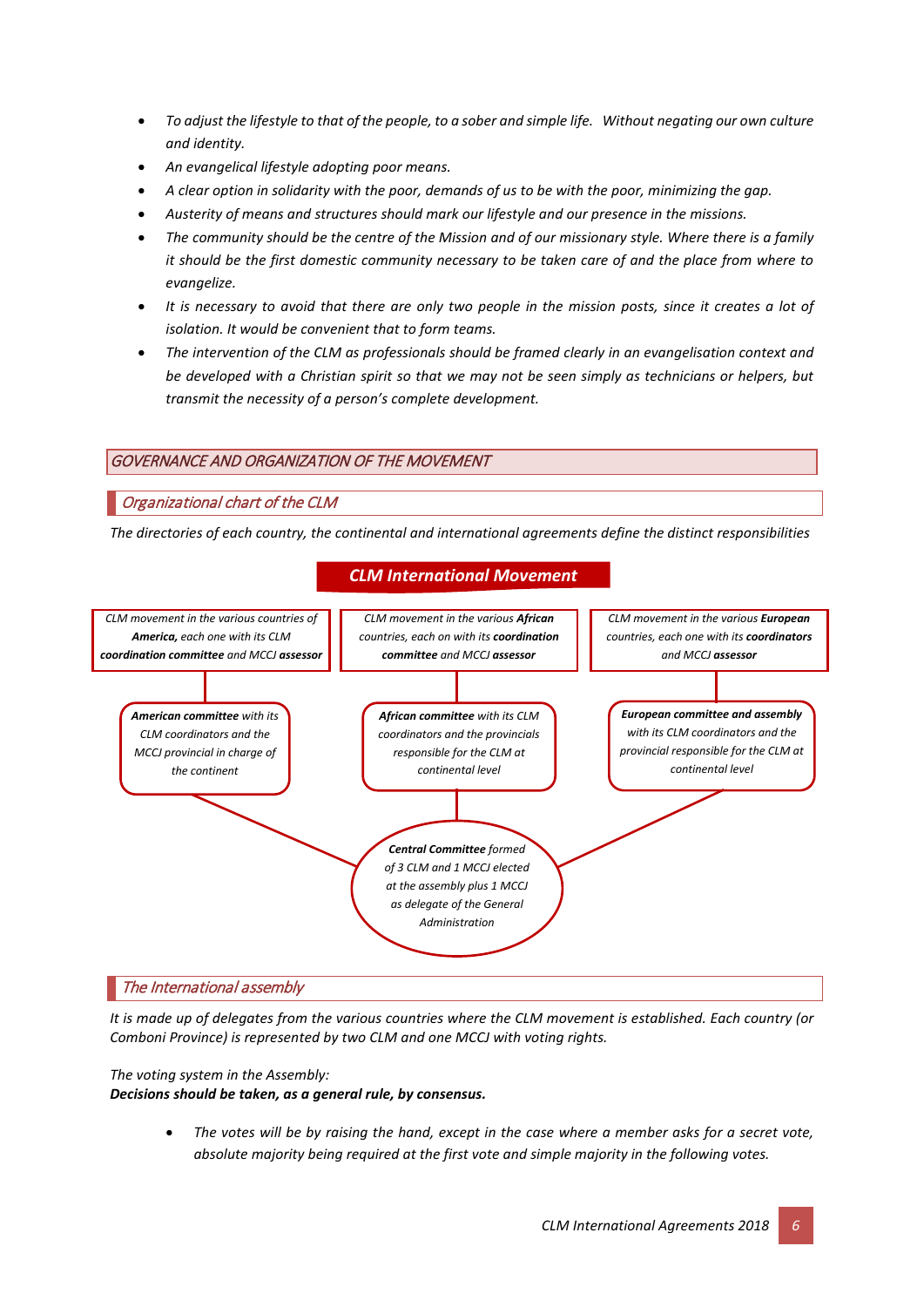- *To elect the Central Committee there will be an attempt to reach a consensus, so that it may be possible to listen to the opinion of the assembly with regard to the viability of the composition and of the candidates. Afterward the candidates are presented and the vote takes place. The vote will be secret and absolute majority will be required in the first vote, while simple majority will suffice in subsequent votes.*
- *To vote on decisions that will modify the consensus of prior assemblies, the approval of 2/3 of the assembly is necessary.*

*The general assembly will meet every 6 years.*

*The commission will develop a working paper which will establish the groundwork to prepare for the general assembly so as to facilitate the maximum participation of all CLM.*

#### Central committee:

*The Central Committee will be made up by 3 CLM and 1 MCCJ elected by the assembly, plus 1 MCCJ as the delegate of the General Council of the MCCJ. From among the members of the Central Committee, the assembly will elect a coordinator and a substitute for the same.*

*Substitution:*

- *In the case that the delegate of the GC needs to be substituted, it is up to the GC to name another person in his place.*
- *If another member must relinquish his responsibility before the following assembly, a person who will seek the committee itself will substitute he/she.*

*To avoid excessive centralization of the movement, the continental Committees and the coordination teams of each country must be more active and implement their specific tasks.*

# Tasks of the Central Committee

*The tasks of the Central Committee should be discussed and shared by the different members.*

- *Convene and organize the assembly.*
- *Internationalization of the CLM documents.*
- *Streamline the reflection of the challenges to encourage all at international level.*
- *Discern the challenges determined by the assembly.*
- *Encourage the implementation of the agreements reached at the assembly.*
- *Encourage the exchange of the experiences of all.*
- *Know the different reality of the different CLM provinces (people outside the country, training ...).*
- *Mediate between different provinces, realities, etc. to facilitate movement purposes.*
- *Prepare the operating budget of the Central Committee*
- *Try to raise funds to maintain ourselves.*
- *Encourage communication among all countries.*
- *Management of the website.*
- *When possible, the Central Committee should visit international communities if necessary.*

#### **Commissions**

*There is the possibility that at the international level there will be commissions created that will help the growth of the movement. These commissions would depend on the Central Committee.*

In order to strengthen the country groups and the continental organization, we propose:

- *1. We should make more efforts to achieve autonomy in all fields.*
- *2. That in his/her field of responsibility each CLM "assume what needs to be done and do it well;"*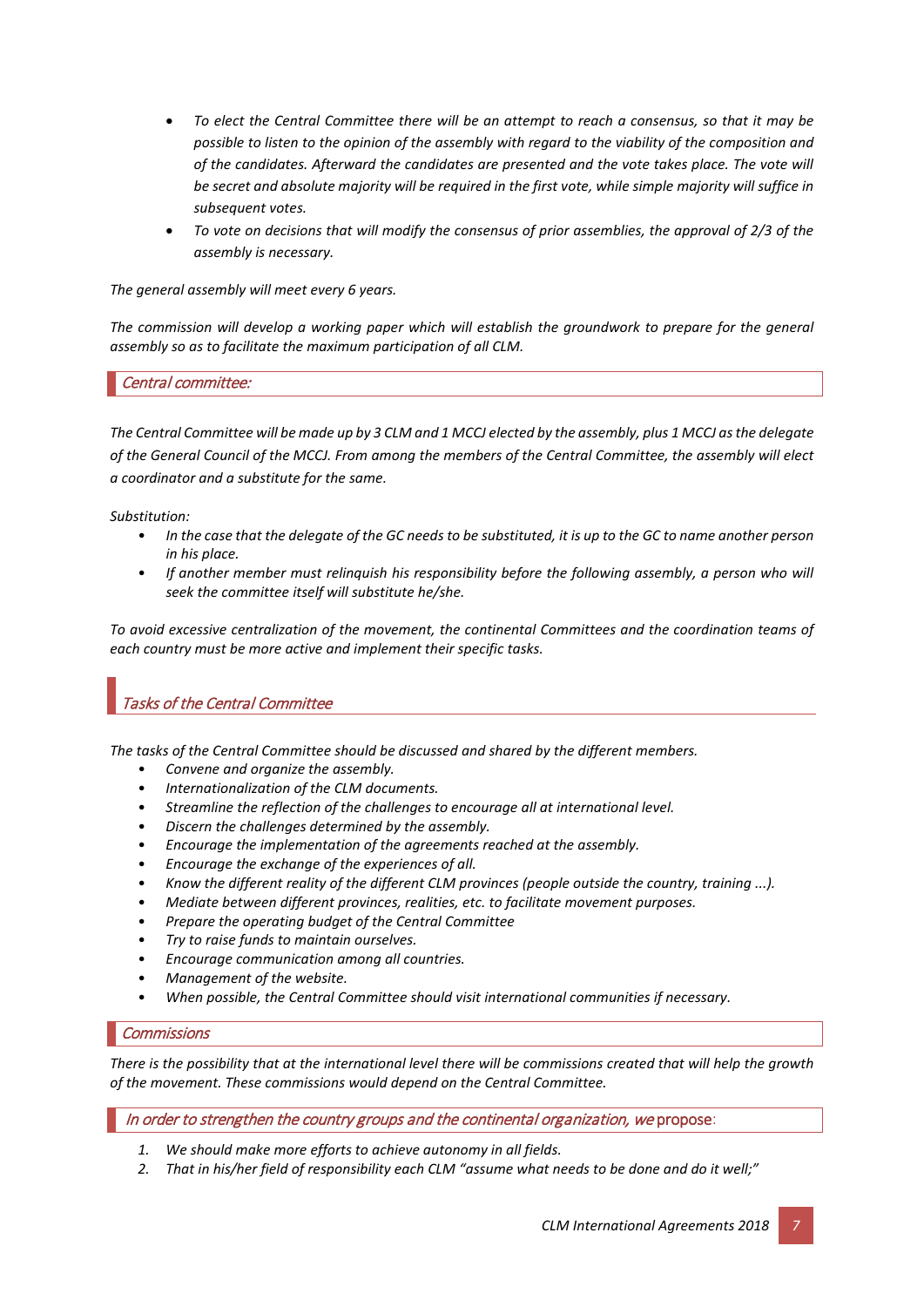- *3. Be aware that the journey towards self-sufficiency must undergo a strengthening of organization, economy and formation;*
- *4. That both the CLM and the MCCJ advisors should know the international and continental agreements, as well as they should be included in the various directories;*
- *5. After the continental and intercontinental meetings, each country group must get together to include and to adapt to their reality the commitments taken into the group's action plan.*

#### Continental Committees

*The continental committees will gather at least every three years.* 

*Each continental committee will have a coordinating team made up of at least two CLM and the MCCJ provincial responsible for the CLM on that continent. In the case of Africa, the committee is made up of 3 CLM and the provincials responsible for the CLM of English-speaking Africa and Mozambique, and French-speaking Africa. In the case of Europe, it is decided to hold an assembly every three years (where all the CMLs present in Europe can participate) and the European committee to be formed by a CML from each country group.*

#### Responsibilities of the Continental Committee:

- *1. To be organized with a coordinator, a secretary and a treasurer.*
- *2. To call and prepare the continental meetings;*
- *3. To focus on implementing the decisions made in the previous assemblies (whether continental or international); starting from the different topics treated by the Assembly itself (identity, organization, formation, communication, economics and Comboni family)…*
- *4. To be in constant communication with the Central Committee and within the continent;*
- *5. Promote communication among the different countries;*
- *6. Promote meeting among the coordinators of the different countries to exchange experiences, formation, organization… in order to follow the agreements taken. These meetings could also be considered for the different services of the groups such as economy, training, communication, etc.*

#### CLM Country Group must have:

- *1. A Coordinating Team made up of a coordinator, a secretary and a treasurer chosen by the CLM assembly and a delegate MCCJ chosen by the province. This team must send its reports to the Continental and Central Committee.*
- *2. A person in charge of communications (blog, Facebook, Twitter).*
- *3. A Formation Team which must: plan and prepare the topics of formation; ensure the follow-up and the evaluation of the formation given.*
- *4. Each group must have someone from those in charge of formation who will be networking with those responsible at the national level.*
- *5. As we have only one CLM group in each country, which includes local and expatriate members. We should have a common program decided in the assembly of each country, one coordinating team that shares the responsibilities and makes the important decisions together. Those CLM who live near one another, should also try to share some of the activities, prayers, meals, formation...*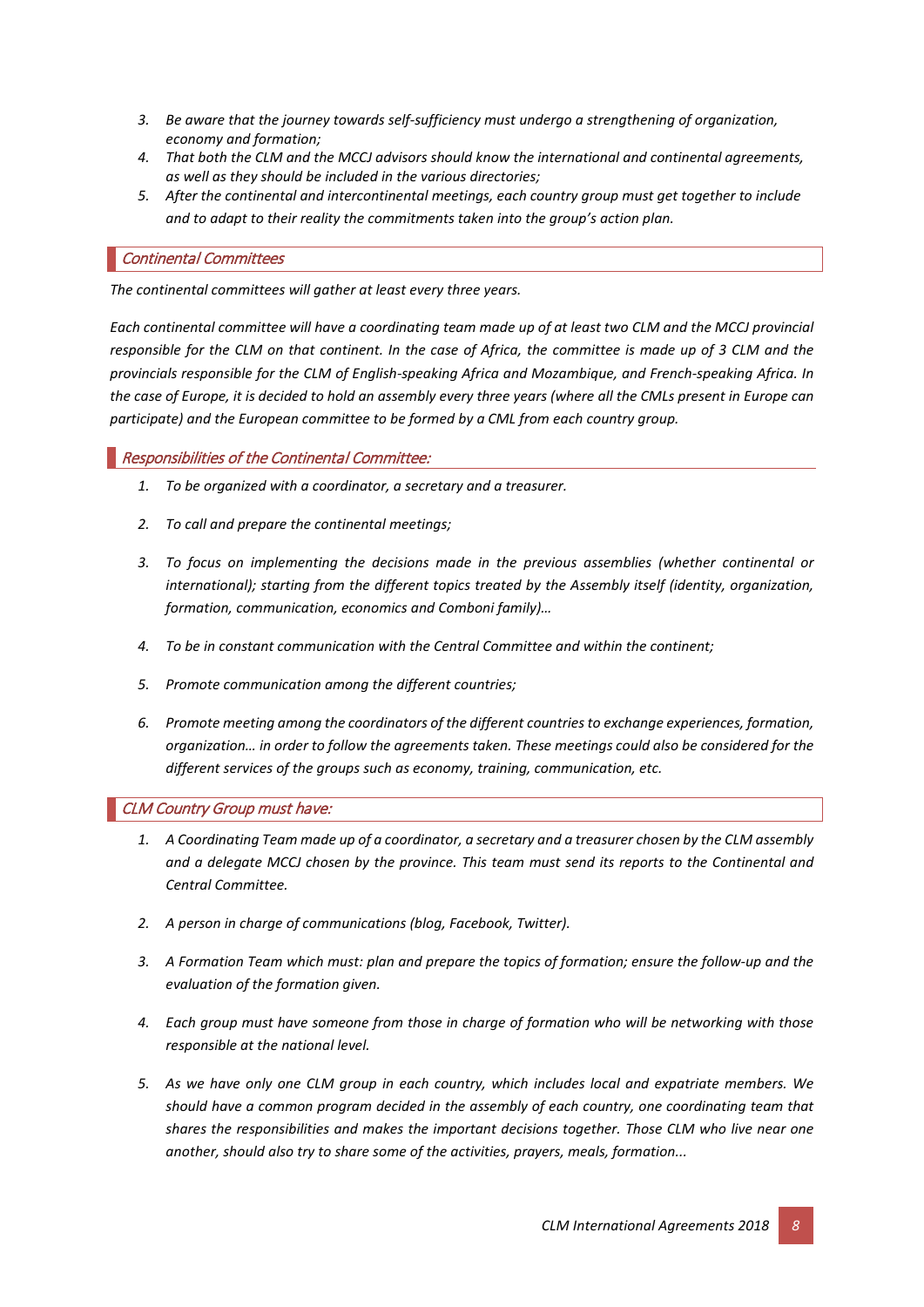- *6. The CLM assembly of each country will gather at least every year.*
- *7. The coordinating committee of the CLM of each country will gather at least twice a year.*
- *8. The CLM living in the same country should meet at least once a year to organize and reflect CLM paths and share the work done by each community/group. We should also use Skype or any other tools to meet more often.*
- *9. In those countries where there are both local CLM and CLM from other countries we suggest that little by little there be an integration of the activities and that the meeting of both be eventually held in common.*
- *10. All the CLM who are in the same country or Comboni province are part of the same movement and therefore it does not make sense that they move along separately. This common journey must go along and respect the rhythm of the origin of the distinct CLM entities, working along a common line based on the international agreements and mutual help.*

# **FORMATION**

*As a group of Comboni Lay Missionaries, we opt for a formation that gives credibility to our vocation (holy and capable). This should be taken seriously and have enough time to mature into a vocation as God's gift to the service of the mission.*

#### *Formation must prepare the candidate for a commitment as CLM for life.*

# General objective of the formation

*Provide a formative way, where people can discover, embrace and deepen their CML vocation following Jesus Christ in community according to the charism of St. Daniel Comboni and where we are all recognized as CLM regardless of our country of origin.*

#### Stages of formation and objectives of the various stages

- *Stage of knowledge and first contacts (Length varies according the candidate). Objective: To welcome and facilitate mutual understanding*
- *Discernment stage (Around one year, minimum) to know the candidate and to discern their vocation, etc.*

*Objective: To accompany the candidate on the discovery of his/her vocation in a process of identification with the Comboni charism and mission.*

• *Going in-depth stage (it varies according to the Province, 1 or 2 years): it is developed in weekend encounters, seminars, retreats, etc.* 

*Objective: To develop a sense of belonging and personal commitment with the CLM movement.*

- *Permanent formation (Includes those who have returned from mission). Objective: To live in fidelity to the vocation of life, choosing a committed lifestyle and a lay missionary apostolate, strengthening the bonds among all members of the movement...*
- *Specific preparation (an ideal of a minimum of 6 months of community experience): Usually the CLM candidate has a course with other missionaries of the country, and it is more intensive course with residence in a Comboni house: for the language preparation, study of the culture of the destined country, Comboni spirituality and charisma, etc.*

*Objective: Prepare the candidate in advance of his/her departure to mission.*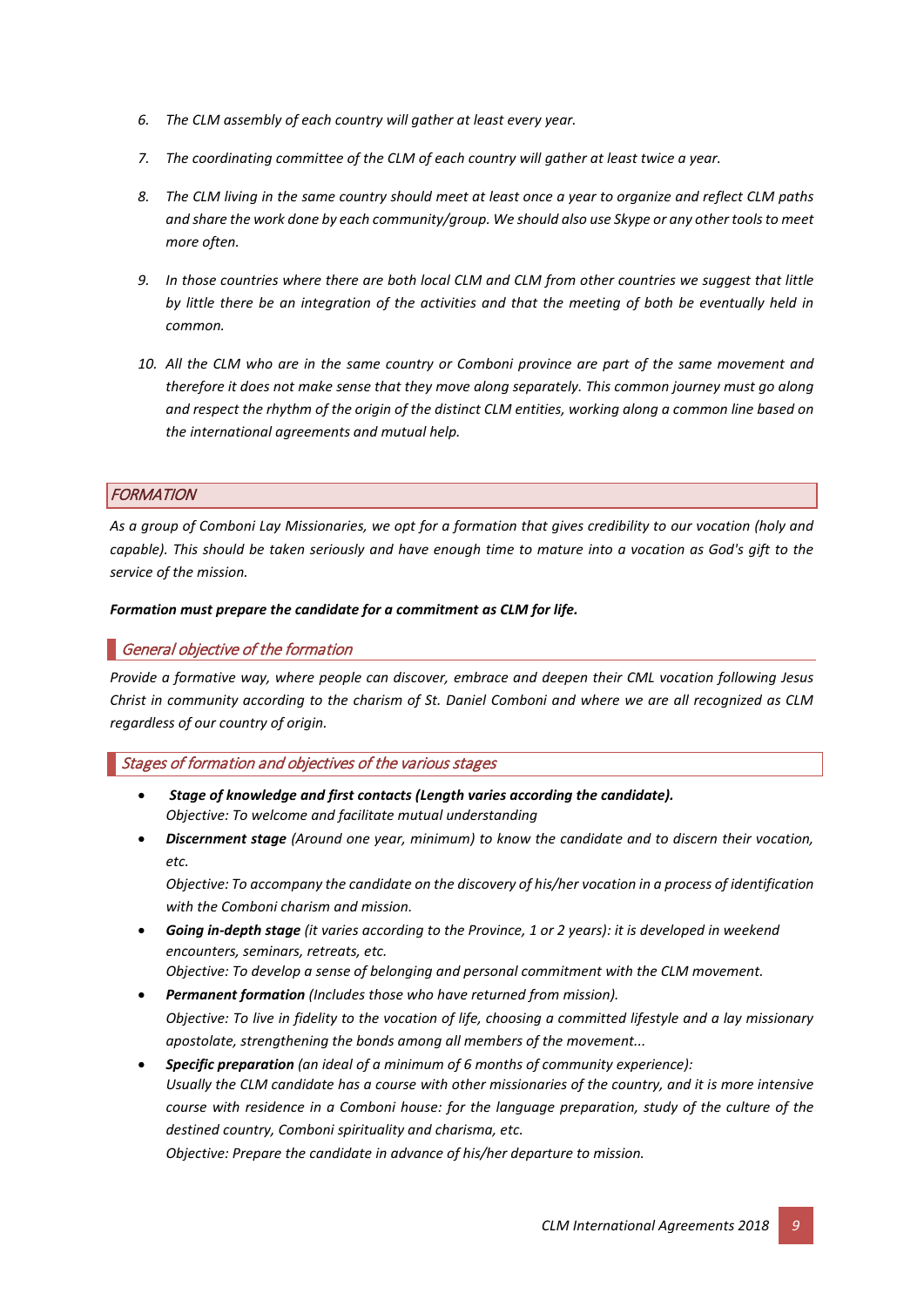• *Formation in Mission: includes six-month period of enculturation (culture, language, etc.), specific formation for lay people and accompaniment of the community. Objective: Follow a formation program to address the challenges of daily life, including participation in the local church and at social events, sharing experiences with local partners (CLM, Comboni MCCJ...).*

*We suggest that there will be personal accompaniment in all stages of formation. Each candidate in formation must have a CLM to accompany him or her during the process of discernment. If it were not possible, a MCCJ may also cover this task. This accompaniment must continue during his/her missionary service and in the first moments after his/her return.*

*When possible, add to our formation the possibility of a short-term missionary experience.*

*Do not hesitate to count on the help of psychologists and other professionals in the training programs.*

*We believe it is necessary to prepare more lay people who are able to guarantee the formation and accompaniment within the CLM in order to gain greater autonomy.*

#### Guidelines to facilitate formation in different countries

*These guidelines are not exhaustive, required or exclusive in content, but are offered to assist the various formation programs according to the agreed objectives.*

# BLOCKS:

# 1. Human maturity

- *Conflict resolution*
- *Affectivity and feelings management*
- *Community life and sharing*
- *Self-awareness, personal integrity, authenticity, transparency, emotional maturity,*
- *Key issues in the field of sexuality ...*
- *Leadership, group dynamics, communication skills ...*
- *Administration. Finances and Management*
- *JPIC*

# 2. Christian maturity

- *Bible, sacraments, liturgical and community prayer.*
- *Social Doctrine of the Church.*
- *Introduction to Theology and Missiology.*

# 3. Identity and charism

- *Daniel Comboni*
- *Comboni Family*
- *CLM identity*
- *Internationality*
- *Inculturation [language, culture... (also those with whom we live in international communities)]*
- *Pastoral and social ministries*

#### Important issues to be considered in CLM formation

*Each province will adopt a formation program taking into account the possible topics and adapting the stages to the reality of each province.*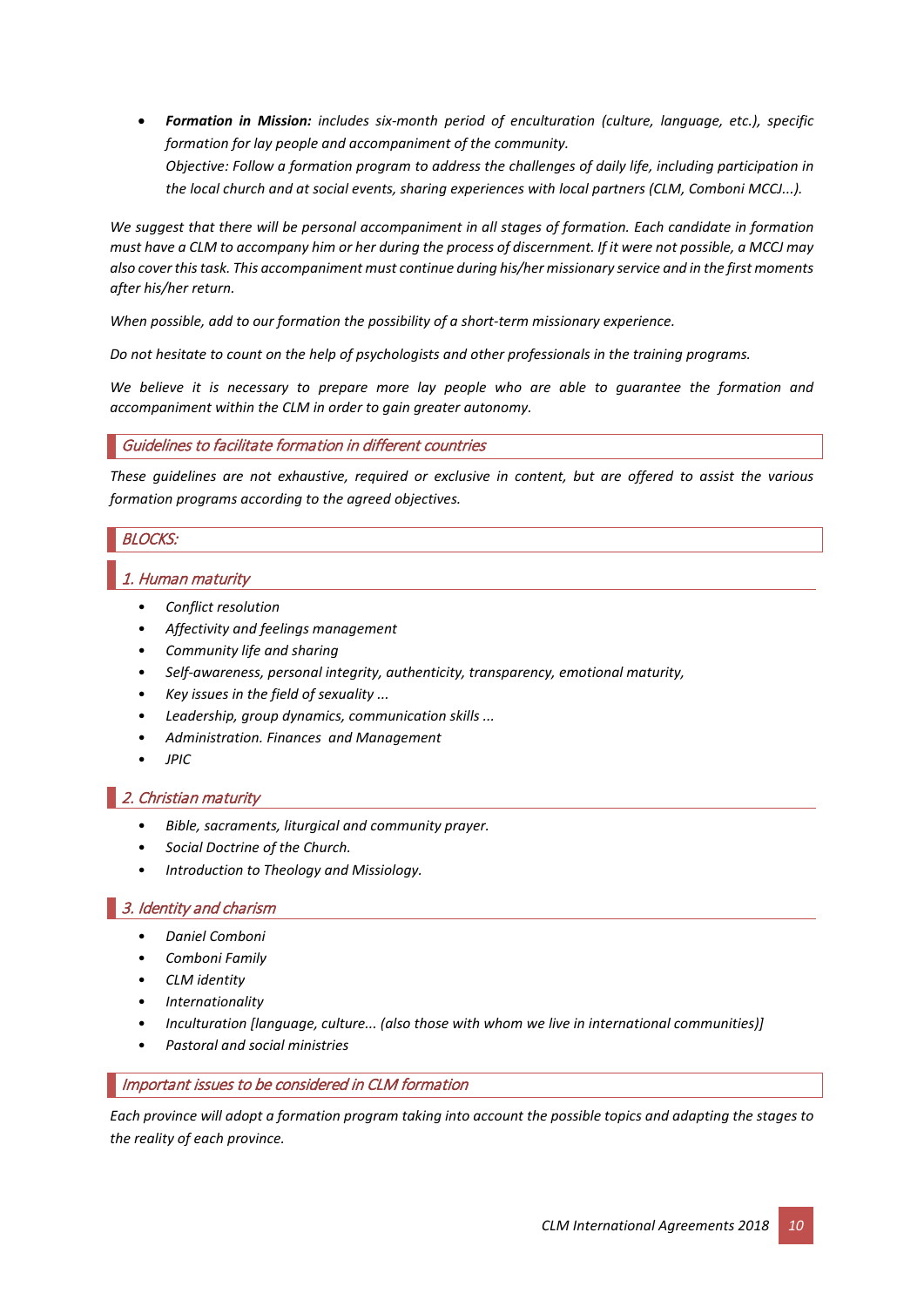- *In the case of marriages, we should work out the motivations and feelings of the couple; it has to be a calling of the two (the vocation of marriage should prevail before the missionary vocation ad gentes).*
- *While ones profession is not decisive, it is very important. "Holy and capable," said Comboni.*
- *Mission and community experience: candidates must have an experience of community life directed towards the mission and introducing them to the other CLM in order to know each other better.*
- *All steps must be scheduled, accompanied and evaluated. We stress accompaniment with capable people who know the area of mission.*
- *Training and lifestyle should be integrated into the local context.*
- *We believe that short mission experiences outside the usual environment help in the training processes.*
- *We need to pay special attention to people returning from mission. This return must be accompanied in order to face and to heal wounds, and if possible to facilitate their reintegration into their community and group at home.*
- *Dedicate a specific time for formation in international and continental assemblies.*

# FINANCIAL ASPECTS

*Without a doubt, we all agree that financial autonomy is one of our greatest challenges. To reach it we proposes the following:*

- *We want to include the financial aspect in our spiritual life, in order to live a life based on Providence. In this context, we ask the groups to include the topic on their formation programs, on how we relate to money placing our stability and confidence in God.*
- *The International Common Fund is a fundamental tool for the CLM movement. Each group should make a regularly free contribution, annually and fixed in each country after a proper economic discernment.*
- *Knowing that we all belong to this family of CLM, we are called to be responsible for and to support the group. In this sense, all the CLM must contribute to the fund of the local group. From this fund, the group in turn should contribute to the international common fund, managed by the Central Committee (one can also contribute to it as CLM at individual level). We know about the difficulties and the differences between the realities of each country where we are present, but we believe too that everyone has some way to contribute. Each member must assume their responsibility for the sustainability of the movement. It can be done with money contribution, but also with goods or work. For example, a group may choose to cultivate something and after the crop, sell it to generate a fund. Someone may help with the seeds, other with the area, other with the workforce, other with the negotiation process, or with the transport. Other possibility may be sending handicraft from one country to another (for example, through missionaries that travel over there), and in accordance between the groups, share the results of the selling. Every country gather information and try to create an association or other type of juridical and/or ecclesial structure to get external financing according to each country reality.*
- *Do not wait until the end of the year to make the contributions and inform the treasurer of the Central Committee.*
- *The treasurer of the Central Committee will send the annual budget and the annual expenditure report to the different countries. Transparency is very important and motivates the increase in contributions.*
- *We must be co-responsible for the mission. We invite countries with more possibilities to help the CLM of other countries as we are a single movement.*
- *In the process of our financial autonomy, we also invite the various groups to include in their formation program the various economic aspects, such as the development projects based on the local needs, the search for funds, keeping the accounts, etc.*
- *We are also called to inspire the local Church and all people of good will to support our missionary activity.*
- *It is not enough to engage in projects, as we are also called to give financial reports with great transparency (ledgers, bank accounts with more than one signature…).*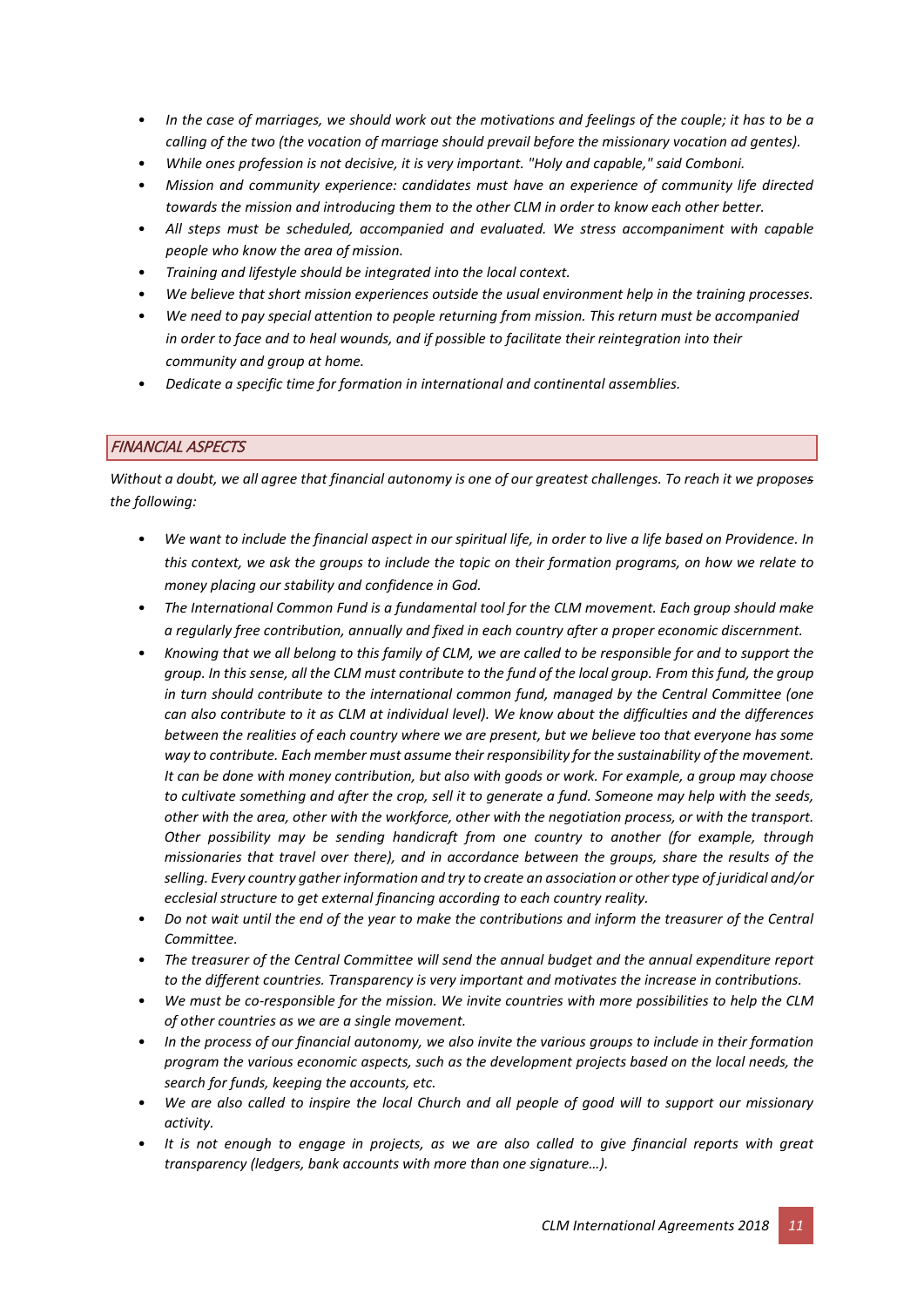*All movements need financial means in order to operate.*

#### International financial support:

*We have an international common fund from which the Central Committee can draw to organize its activities.*

*From the budget prepared by the Central Committee each group will conduct an economical discernment on what to provide based on the reality of the different groups (it is up to the judgment of each country what will be contributed by the CLM and the MCCJ provinces where there are CLM, according to the means of each one).*

*CMLs may also contribute to this fund at a particular level as well as other benefactors.*

*It could be possible to present a project for this arrangement wherever it will seem opportune: CLM of some countries, the General Council, some Comboni province or some independent organization that can help.*

#### Continental financial support:

*It is important to see clearly how to take care of the expenses at continental level. This must be established with the criteria and respecting the different realities of each continental committee.*

*Continental financial support may be through the international fund, with a limit to each continental committee: to execute some continental activities, the Continental Committee may request to the Central Committee resources from international fund. Central Committee will analyze the viability of the financial support to the respective activity and the availability of the funds, and answer the request according to the possibilities. The request may be done with, at least, 1 month of advance. The requestor must send the report of the resources use with transparency.*

#### Financial support in each country:

*It is important to have a clear idea of how to cover expenses incurred in each country. This needs to be established*  with the criteria and being sensitive to the situation of each country. It is important to ensure the greatest *participation of the CLM through a community financial discernment that will make it possible for a fair contribution to the expenses of the movement. It will also be possible to look for external means that will make possible the activities of the CLM in each country, the support of mission places and international commitments.*

#### THE SPIRITUALITY OF THE COMBONI LAY MISSIONARIES

*Without material food the body loses strength, without spiritual food the spirit also becomes weak. Our missionary life needs to be constantly fed. A food that we seek personally and in community. Food that we find in the Word, in Prayer, in Meditation, in the Sacraments,... in the Community.*

*In this sense…*

- *1. The CLM has Christ as his/her master and guide us to go to meet the other and to live with consistency in what he/she believes.*
- *2. Prayer and the Word of God lead us to make common cause with the poorest and most abandoned and to share the charism with the Comboni Family. Each group should establish a calendar of prayer, retreats, sacraments and community life review.*
- *3. We have to transform our heart to transform the world, because the first evangelization goes through us (announcement and denunciation). The SPIRITUALITY of the CLM needs to be cultivated and deepened in the context of a path of continuous formation in the spirit of Saint Daniel Comboni in the light of the Gospel. A personal and community formation, through local and international meetings.*
- *4. The center of the spirituality of the CLM is to be witnesses. That is why we encourage missionary animation in the churches of our territory (promotion of missionary awareness).*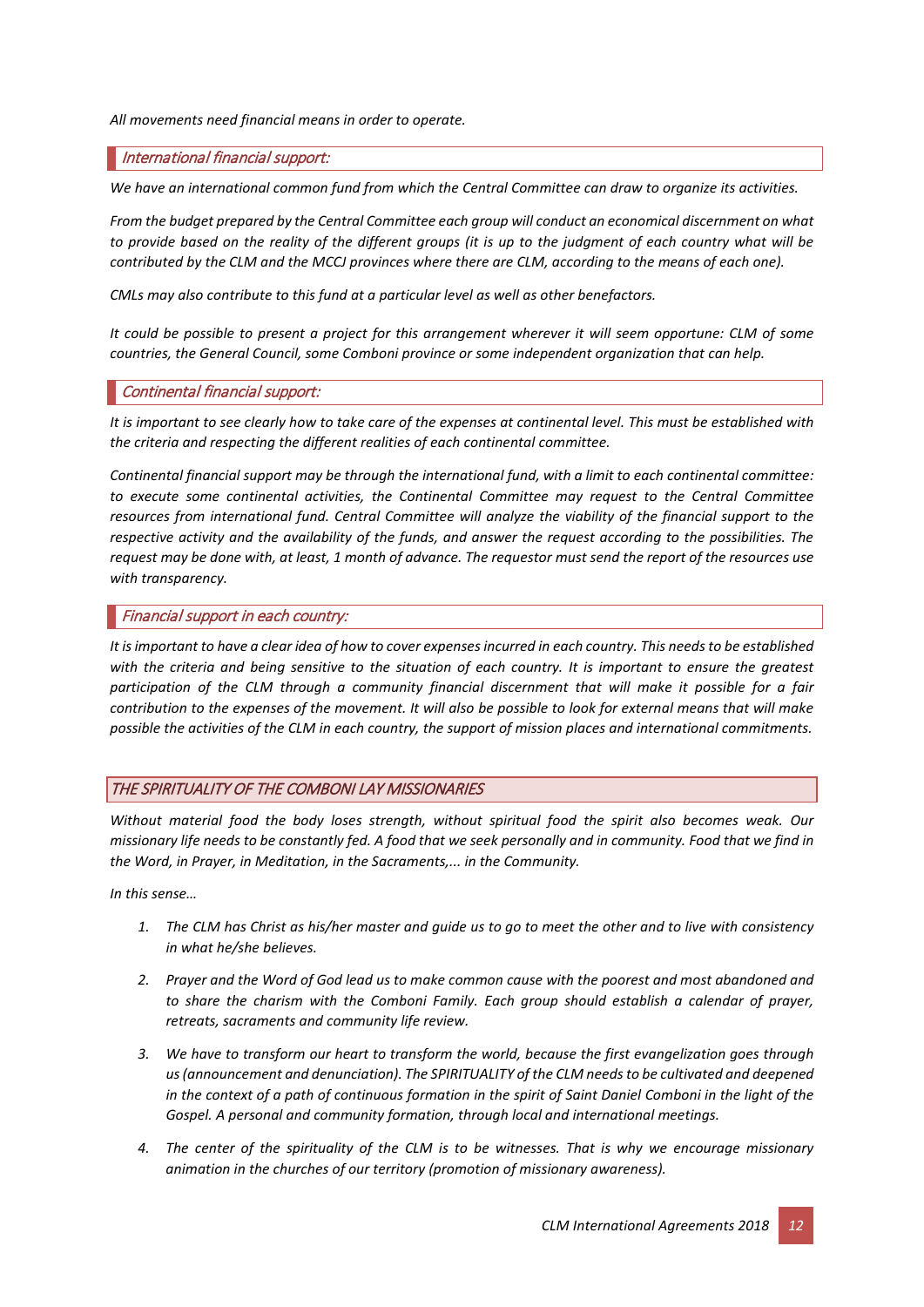- *5. Maintain fraternal meetings with CLM at the local level (spiritual retreat) to share prayer and the Word.*
- *6. The CLM must live their sacramental and spiritual life with coherence.*
- *7. We encourage all CLM to know and pray the prayer of the Comboni Family.*

*Through these commitments, we are called to unite faith with life, walk and live in history knowing that God and the spirit of Saint Daniel Comboni live with us.*

#### LIVING THE COMBONI CHARISM

*We are the bearers of a great treasure, the vocation of lay Comboni Missionaries scattered throughout the world. And within this call and specific vocation for life, it is necessary to carry out a process of discernment of this vocation; assuming an identity of their own, creating a style of living the Christian faith in a personal encounter with Jesus and guided by the teachings of St. Daniel Comboni.* 

*Therefore, we propose:*

- *1. Return to the Comboni sources, review the history, documents and teachings of Saint Daniel Comboni;*
- *2. Strengthen or stimulate the creation of laity groups who wants to share the charism (named of "Comboni spirituality", "Comboni friends" or similar names) where we are present. Based on a work of Formation, Missionary Animation and the commitment of JPIC. Establishing national networks, encouraging commitment and effort worldwide, mission beyond our borders…*
- *3. Offer a course on Comboni Spirituality of the Comboni Family where lay people can participate (face-toface or online). Through an in-depth study of Comboni sources, the course should provide participants with the experience of being Comboni today in their life and mission. It is also time to reflect and give a new meaning to our Comboni heritage.*
- *4. Publicize missionary experiences as Comboni Family.*
- *5. Participation in meetings with other lay missionaries strengthens our identity and helps spread the Comboni charism.*
- *6. We need common forms worldwide for identification: CLM Day (Third Sunday of Advent - Sunday of Joy), CLM logo, CLM song, CLM motto, CLM t-shirt... Remember our deceased CLM... Working in the countries in the identification of them.*

# CLM VOCATIONAL PROMOTION

*The mission needs missionaries who can bring the love of God to the farthest corners and the neediest people.*

*We know that the best vocational promotion is the testimony of life. Therefore, to be present, as lay people, in the ecclesial and social realities of our environment must be an important part of our missionary going out.*

*We know that it does not depend on us but on the Owner of the Harvest. However, it is in our hands to facilitate the vocation of those who are called to the mission.*

As indicated in the text "CLM Vocational Promotion" of 2015, we encourage to carry out a systematic plan of *vocational promotion in our groups. With the possibility of starting from this proposal or from others that we can share.*

#### *Concrete proposals:*

- *1. Share our vocational promotion plans and material in the training platform.*
- *2. Collaborate with other missionary groups in vocational promotion and especially as Comboni Family.*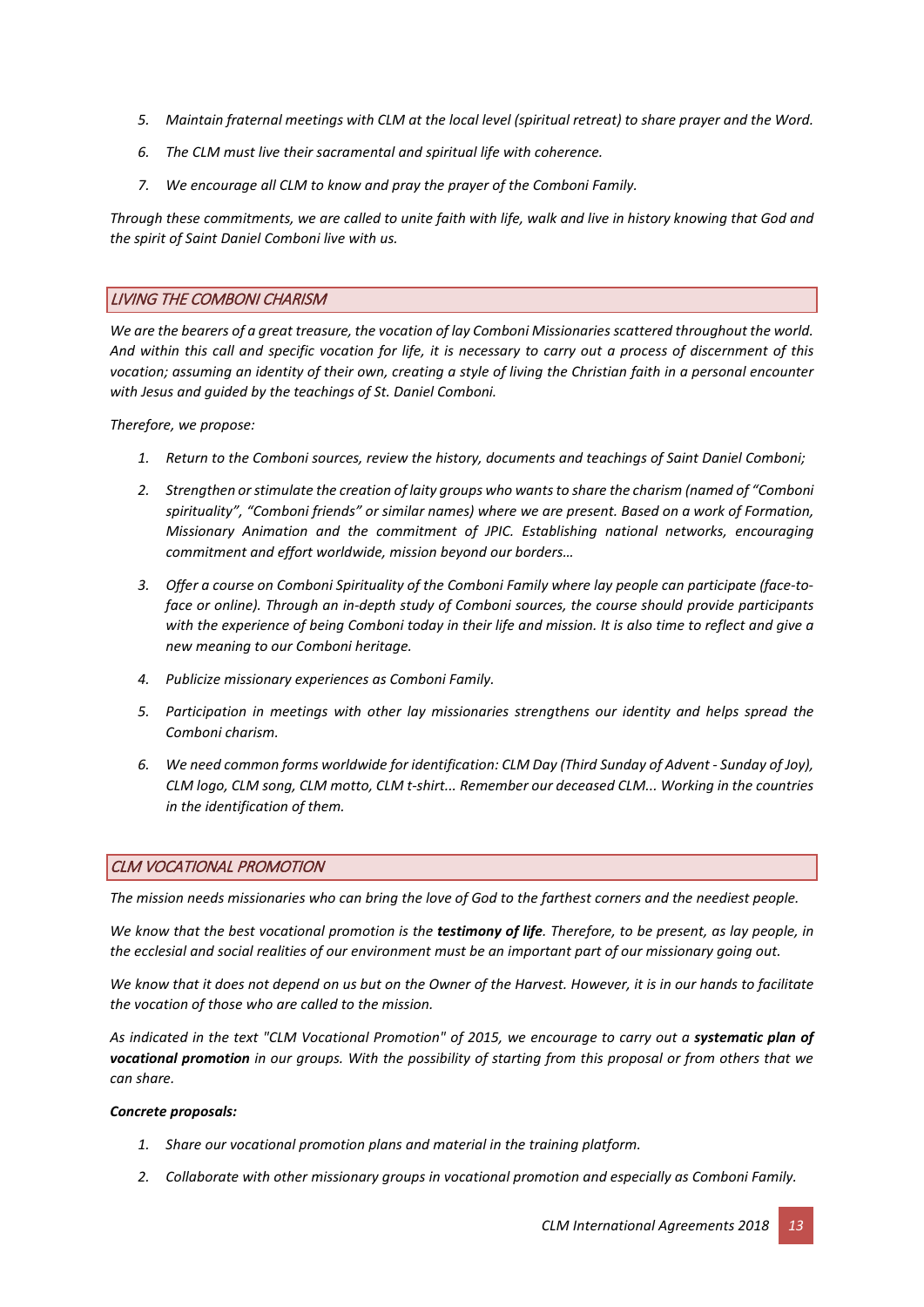- *3. Pray for vocations. Have patience and know how to wait.*
- *4. That vocational promotion leads to involve young people in our activities.*

#### COMMUNICATIONS AND NETWORKING

*Communications is the key in order to be able to grow as a movement. In this sense, we insist that each country group communicate its journey at the international level:*

#### Invitation to personal responsibility:

*What is the use of having so many communication tools, if we do not communicate? Communication is essential for the success of mission and it is a responsibility of all the CLM, as it has been for St. Daniel Comboni.*

#### Internal communication

*We propose to have a communication team or secretary for each country. Not only a person to publish in the blog or writes articles, but someone that motivates and stimulates the communication among CLM of its country as an essential part of our missionary being.*

*We recommend:*

- *1. Give more importance in training to communication.*
- *2. Renew the list of volunteer translators (each country indicates people) and then share the translations with other countries...*
- *3. Improve the work in network with the CLM in the international communities, with the continental committees, with the Central Committee and with the Comboni Family.*
- *4. In order to facilitate the integration of new CLM in the local CLM groups, we must strengthen communications and networking between the sending group and the receiving group, the Central Committee, the Continental Committees and the MCCJ provincials.*
- *5. To share regularly news and/or documents of the local coordinating team with the Continental and the Central Committees.*
- *6. Implementing blogs on a local, national and international level and empowering the networking with social institutions, families, etc.; To share the local wealth of information by having each group send an article to the international blog every two months;*
- *7. Filter and spread communication in a more rational way; searching for new forms of communication. It is important to send minutes and conclusions of meetings but they can be accompanied by summaries, video, or key ideas. People sometimes get tired of papers.*
- *8. Check-up for available communication tools in every country and provide information uniformity (make sure that everybody receives everything that is published).*
- *9. Subscription to the local and international blogs; updating other current communication tools such as Facebook pages, newsletters and so on.*
- *10. According to our possibilities we would create new tools such as an App (to upload photos and other material), e-cloud, Instagram, Twitter, etc. Where the documents that appear on the website are linked and show links to blog news. In addition a thought or a daily phrase of Comboni... Having the information in the mobile today is fundamental.*
- *11. Prepare a communication guideline as a tool to be used by the CLM to answer questions of communication procedure, structure, the dates when the reports and any topic relating to communication are due*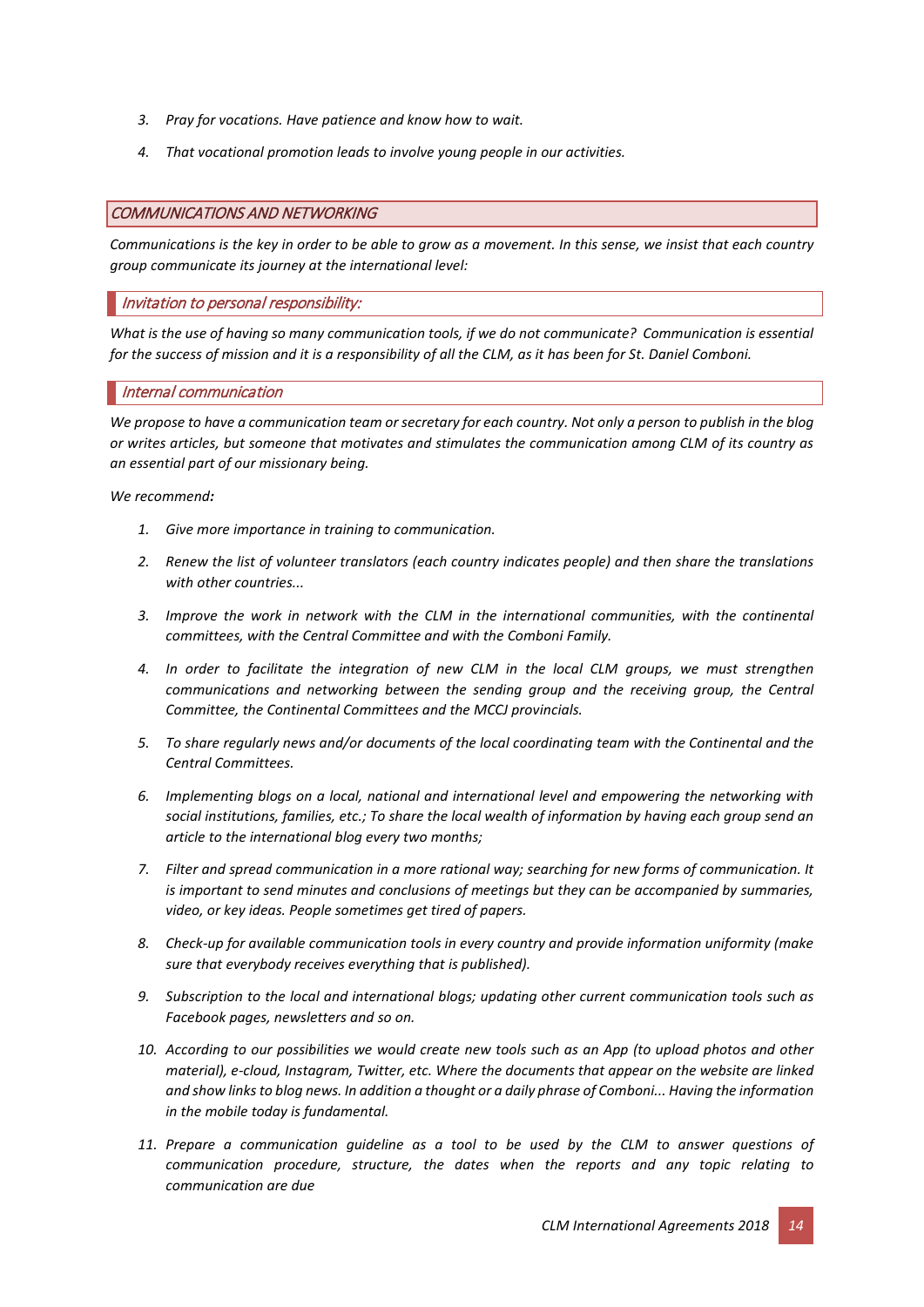# Of the individual countries:

*It is fundamental to communicate the identity of the coordinating committee of each country, the activities of the movement in the country, the persons in mission or in formation, experiences of a missionary nature or of mission promotion of each CLM…*

# Of the committees and commissions:

*Besides the meetings in person, it will be necessary to have communication between the members in order to favor a good flow of activity. It can be done by e-mail, Skype, phone, etc.*

*It is important to enhance communication between the various committees. Always informing about changes and news to the superior level (each country to the continental coordinating committee and to the Central Committee) and from the coordinating committee to the lower levels (from the Central Committee to the Continental Committee and those of each country and from there to each CLM in that country).*

*To have and maintain a website that would make us known at the international level, where we would have the important documents, the news from each country and each CLM, the formation, to be able to do mission promotion from there, etc.* 

#### External communication

- *12. To publicize our being CLM and the realities of missionary life through the social media, in order to help mission and vocation promotion. We recognize the importance of social networks but we warn about the data protection laws.*
- *13. To print information material to make it available to people who have no internet access, so they are able to know us.*
- *14. To create / improve a mailing list of contacts belonging to the fields of journalism, culture, dioceses, NGOs and other associations in order to reach more fields of our contemporary society;*
- *15. Check the Comboni missionary media in each country so that we may let our voice heard and keep in touch with local media beyond the Comboni Family.*
- *16. On extraordinary occasions (international meetings, etc.) to organize press conferences with local keyspeakers from the fields of politics, dioceses etc. If this is not possible, at least send press releases to local journalists and bloggers for publication on local media.*

# JUSTICE, PEACE AND INTEGRITY OF CREATION

*In a world where there are still many injustices, inequalities and violence, we are inspired by the encyclical "Laudato Si" of Pope Francis and our own Comboni charism in the commitment to Justice, Peace and the Integrity of Creation as one of signs of the times of the mission today.*

*In order of the CLM groups of each country to enter into a process of collaboration and articulation of the topics of JPIC progressively, we formulate the following proposals to be gradually adopted:*

- *1. Encourage a debate and reflection in the different CLM groups to see how to organize the JPIC issues in each country, starting by questioning about our lifestyle.*
- *2. The CLM in each country could have a JPIC promoter, according to the needs and reality of our presence.*
- *3. Encourage the creation of a JPIC commission in each country as a Comboni Family (if it does not exist).*
- *4. Collaborate with the concrete work that already exists as a Comboni Family in each country and internationally (for this we can have a CLM promoter of JPIC at the international level, who may be our representative in the Comboni Network and responsible for connecting the different experiences of our*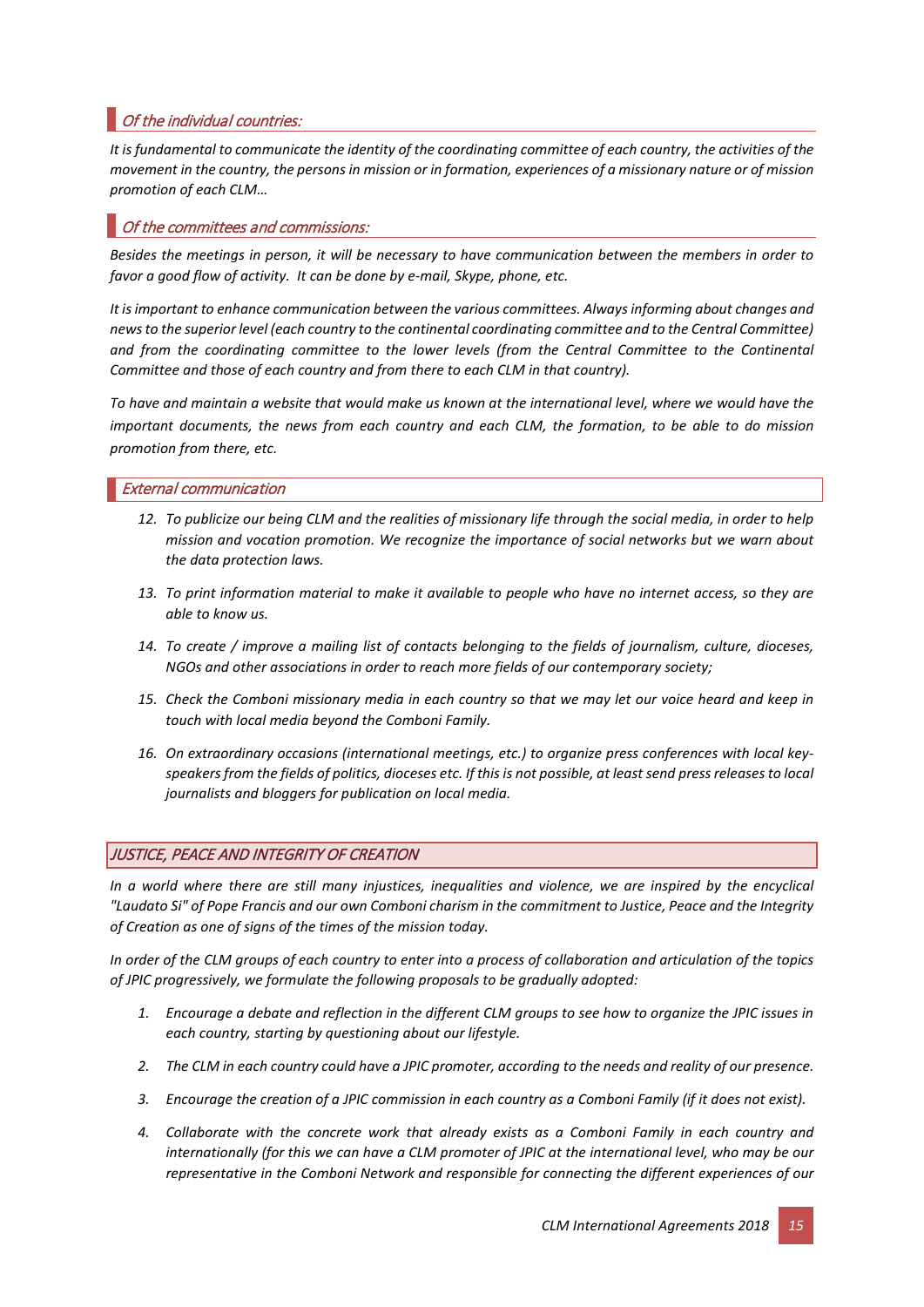*presences). Likewise, we encourage to enter in the networks already created with other social organizations, since the work of JPIC is something that must be addressed in a global way.*

*5. Choose a specific theme of JPIC (for example: ecology, mining, immigration, violence against women...) and work to deepen it, but without forgetting that in JPIC a global thinking is necessary.*

#### COMBONI FAMILY

*Our dream as Comboni Family (Brothers, Fathers, Sisters, Secular and Laypeople) revolves around a closer relationship among all its members, working together and in co-responsibility; where we all feel brothers and sisters, living and sharing the spirit of Comboni.*

*To achieve this dream we propose:*

- *1. Organize a meeting of the Comboni Family in each country, according to their reality.*
- *2. Develop a common project as a Comboni Family in each country, where everyone works in coresponsibility.*
- *3. Coordinate the work as Comboni Family in each country: prepare proposals, joint activities, prayers, retreats, training...*
- *4. Where there are other lay groups that live the same charism, we must know each other and find ways to collaborate.*
- *5. Celebrate as Comboni Family the day of Saint Daniel Comboni and organize a meeting in which we invite the members of the Comboni Family to participate. (During our CLM day could take place this meeting).*

# INTERNATIONAL COMMUNITIES

#### Community in mission

- *11. In the mission, it is important for a family to have their own place, physically separated, with privacy to their family moments, but this may not avoid the community life with the other members. For that, could be helpful if the CLM community elaborates a community plan with common moments between families and singles. This may orient, but not limit, the common activities.*
- *12. Once a family is in the process of preparation and is willing to leave on mission, the coordination must discern together with them about the most suitable destination, making a prior consultation on the attendance of the needs of children, especially school of age level in the neighborhood and possibility of pediatric medical follow-up, when applicable. In agreements with the province of destination, the needs of the children should be considered and the economical responsibilities be defined with the parents. For each case, the possibilities and viability must be evaluated. Children and adolescents before going to the mission must have preparation (including psychological preparation).*
- *13. For pregnancy cases during the mission period, it is important that parents always maintain a dialogue with the CLM coordination from the country of origin and from the destination, and together find the best ways, especially for the prenatal care of the pregnant woman.*
- *14. Community life is a blessing, but sometimes our personal attitudes can create difficulties. We should do our best to follow the international agreement on international communities and talk about all the*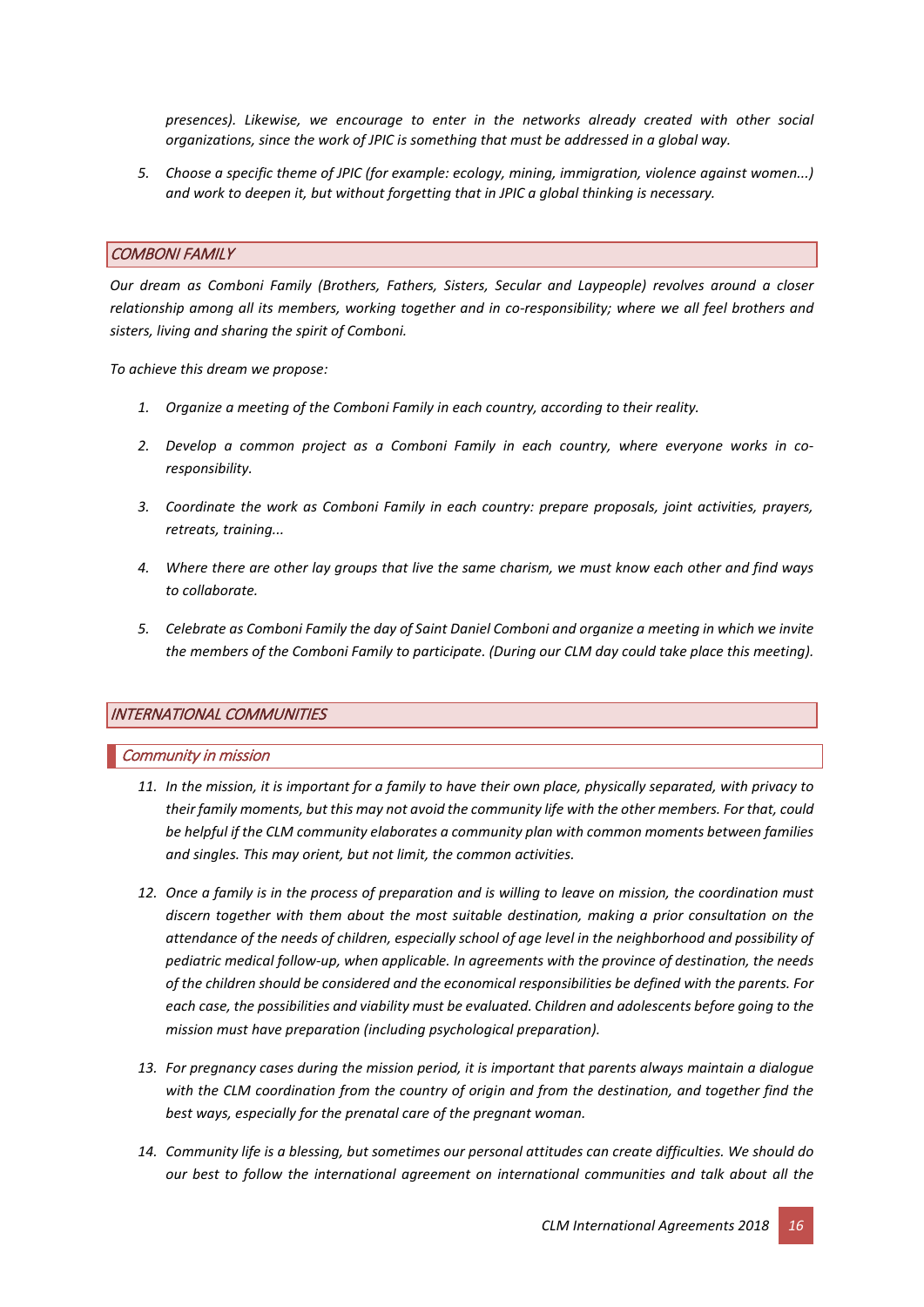*different issues that our missionary presence may involve as a community with openness and knowing the Lord have call us together to serve Its people.*

*15. Each CLM community may elaborate an annual calendar scheduling common moments with the nearest CLMs. This may orient, but not limit, the common activities.*

#### International communities

*In the international assembly of Maia it was approved that: "We are committed to ensure the continuity of the CLM communities, especially the international communities; therefore this will be our priority in our discernment".*

#### *Concrete proposals:*

- *1. Some of our international communities have a priority character, which does not mean that they are better than the rest of our missionary presences, simply that we commit ourselves to ensure "priority" for their continuity.*
- *2. Let us try to internationalize our missionary presences. Give continuity where we have an international presence and bring to internationality the other places where we serve as CLM.*
- *3. Continuity of missionary presence is a value for us, but we cannot forget that the need in the mission and professional skills are also important factors in choosing the country where the CLM has to be sent.*
- *4. When possible, it is better to open a second community in the same country rather that open in a new country.*
- *5. Decision about placement will be take through the Central Committee in dialogue with the CLM groups, MCCJ provinces involves and continental committees when possible.*
- *6. We will try to review our agreements of collaboration with the MCCJ provinces where CLM should be presented as missionary agents with whom collaborate as Comboni Family. Involve in decision as a main part and with the possibility of giving continuity to our presence just communicating the sending of a new member to the MCCJ province.*
- *7. Every CLM that is going to be sent to an international community should cover a period of community experience formation and study the "International Community Chart" in order to facilitate our missionary presence.*
- *8. Decisions about international communities should involve, first of all, the community itself, the CLM coordinating teams of the country groups of origin and welcoming, the MCCJ provincials involve and the Central Committee.*
- *9. We must be more careful with the transitions in the mission. The CLM should not be changed all at once. We must give some time for the newcomers to be together with those who have more time to introduce them to the culture and reality.*

Some important aspects to take into account in the creation and functioning of international CLM communities:

- *Introduction of the new Comboni Lay Missionaries*
- *Relationships between local and foreign CLM*
- *Existence of a common fund in the province, managed by the CLM according to each country agreements.*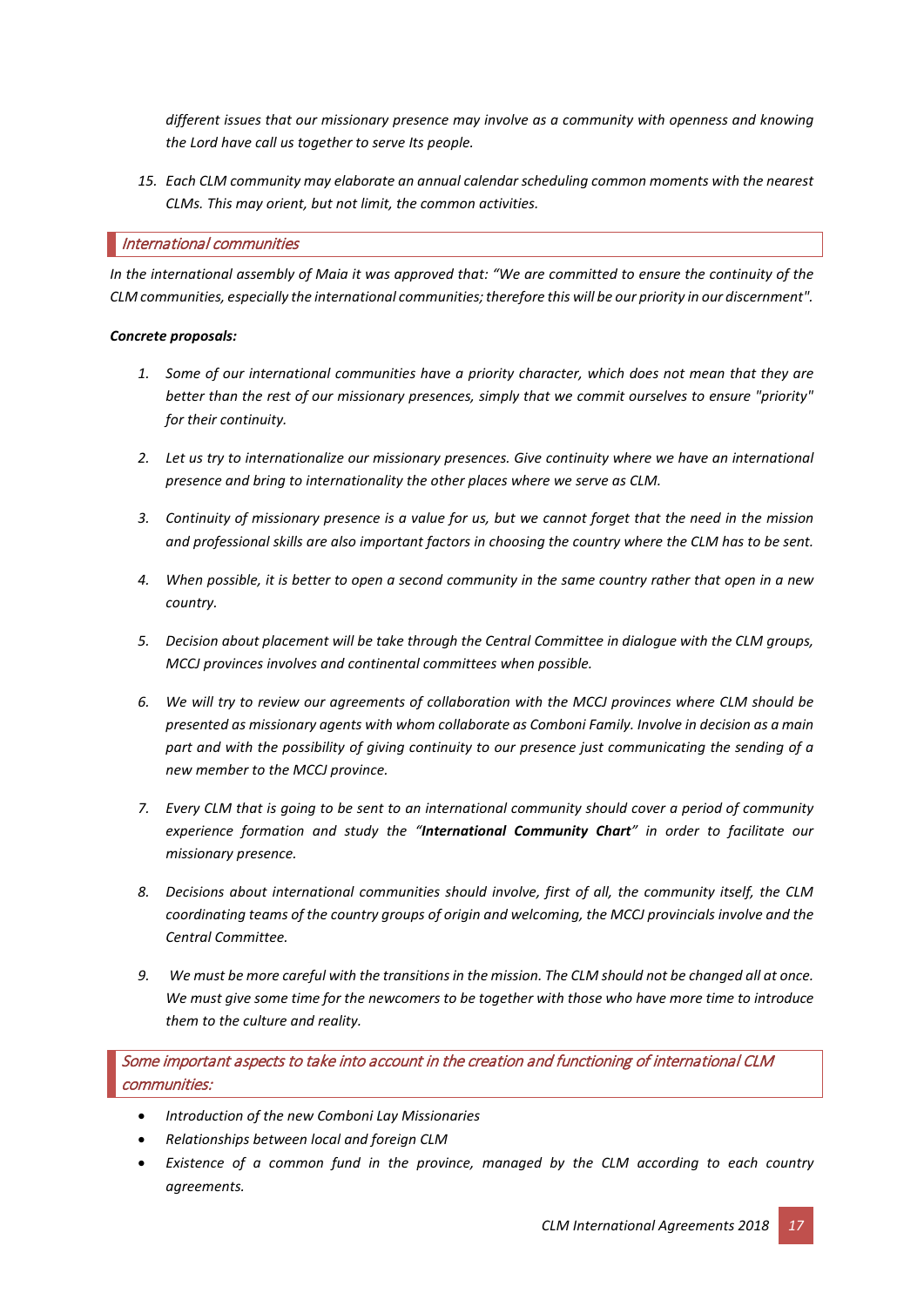- *Ensure the continuity of the project.*
- *Maintaining good communication*
- *Be aware of the work and reality of these communities to facilitate the involvement of all.*
- *The directory of each country should include the recommendations approved by the Continental Committees and International Assemblies.*
- *There should be annual meetings among all the CLM present in the province*
- *The coordinator CLM should be a layperson.*
- *A community project of the life of the international community should be prepared at the beginning of each year.*
- *If there are conditions, the plan of activities should be done together with the Comboni Family.*
- *The language spoken in the community should be the official language of the country where the CLM are operating, and the language of the people we serve should be spoken in our missionary service.*
- *There should be an ongoing dialogue among the provinces involved*
- *There should be a MCCJ representative assigned to the CLM in the province.*
- *We should take care that our work does not take the jobs of the local people, and we do not take on the leadership where local ministers are present.*

# UPON RETURNING THE COUNTRY OF ORIGIN

# Reinsertion

*Reinsertion and evaluation is essential to complete the mission experienced and to prepare for further life. The return is a difficult moment, which should be taken care of and studied thoroughly.* 

# Some elements to keep in mind:

- *To make an evaluation at the time of return.*
- *To provide a sum of money to facilitate the reinsertion of the CLM (enough for about three months...).*
- *To have somebody responsible for the welcoming at area or national level (an individual or the executive) to act as liaison and to mobilize the whole group in support of those who have returned (equally in the search for employment, etc.).*
- *The need to be helped in the process of social reinstatement, healing of traumas, and so on.*
- *It is advisable to have some time to oneself and for the family, to take part in some course of renewal, and so on.*

# Commitment with the CLM and as CLM

- *1. According to our vocation, it is expected that the CLM on their return continue to be active in their local Church and in the CLM movement. Our missionary vocation demands that after a period of readaptation we can discern what mission the*
- *Lord calls us in our new stage of life. 2. Sectors in which they can be involved:* 
	- *To join the CLM group of its country and collaborate with them;*
	- *To be involved in actions of Justice and Peace and Integrity of Creation (JPIC), working with immigrants, involve in actions of justice and social solidarity, etc.;*
	- *To share our experience with different groups, ecclesiastic or civic;*
	- *To participate in initiatives of Comboni family and of the local Church that aim at the animation and formation of society and of Christian communities on the reality and situations of the people of the impoverished countries with whom we had shared our time in the missions;*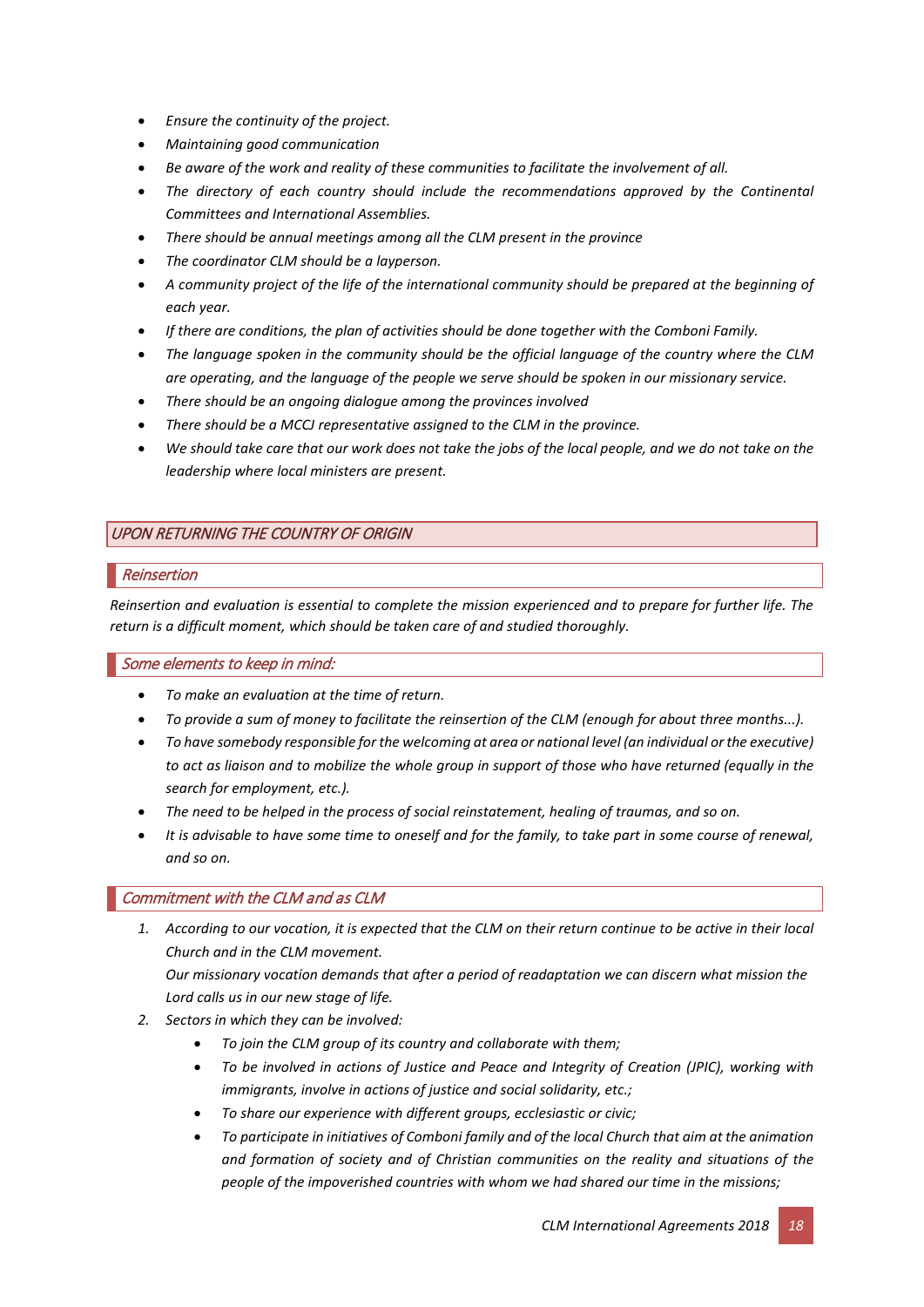- *To participate in missionary animation, in the field of vocation promotion;*
- *To participate in the coordinating teams, in the formation of new candidates, in their welcome and guidance;*
- *To collaborate with the Diocesan Missionary Centres;*
- *To collaborate with associations that support the missions and in particular the projects of the CLM.*

#### SOME PRACTICAL ASPECTS

#### Legal recognition

*We must continue taking steps upon legal recognition, both ecclesiastical and civil, within the different countries and also internationally.*

#### **Insurances**

*All those who leave for the mission outside should have health insurance and social insurance respect of retirement but their modalities are different according to the situation of the country and of the group.*

#### **Contracts**

- *1. In all the missionary sending there should be contracts involving all the interested parties.*
- *2. Fundamental points that should be part of the contract:*
	- *Project and work areas in which the CLM will be involved*
	- *Signatures of the people who are involved in the project (Provinces and CLM)*
	- *Economic aspects: participation of several parties (NGO, Province that sends, Province that receives, local Churches...).*
	- *Length of time.*
	- *That all the interested parts be involved and sign the contract.*
	- *Commitments, rights and duties of all parties should be specified.*

#### Involving everybody

- *Contribution of the same CLM*
- *Contribution of the CLM movement (coordinating team, NGO...)*
- *Contribution of the local Churches (the one of origin and the one that receives)*
- *Contribution of the Provinces (the one that sends and the one that receives)*
- *Contribution of official entities (NGOs, Government…)*
- *Contribution of friends and benefactors*
- *Contribution from the projects where the CLM are involved.*

#### Cooperation among agents

#### Role of the CLM Central Committee

- *Know the state of missionary communities.*
- *Accompany the missionary communities.*
- *Receive the demand from the different communities and the availability of the people at all times.*
- *Coordinate the sending of the new CLM to the communities*
- *Facilitate communication between the different participants.*